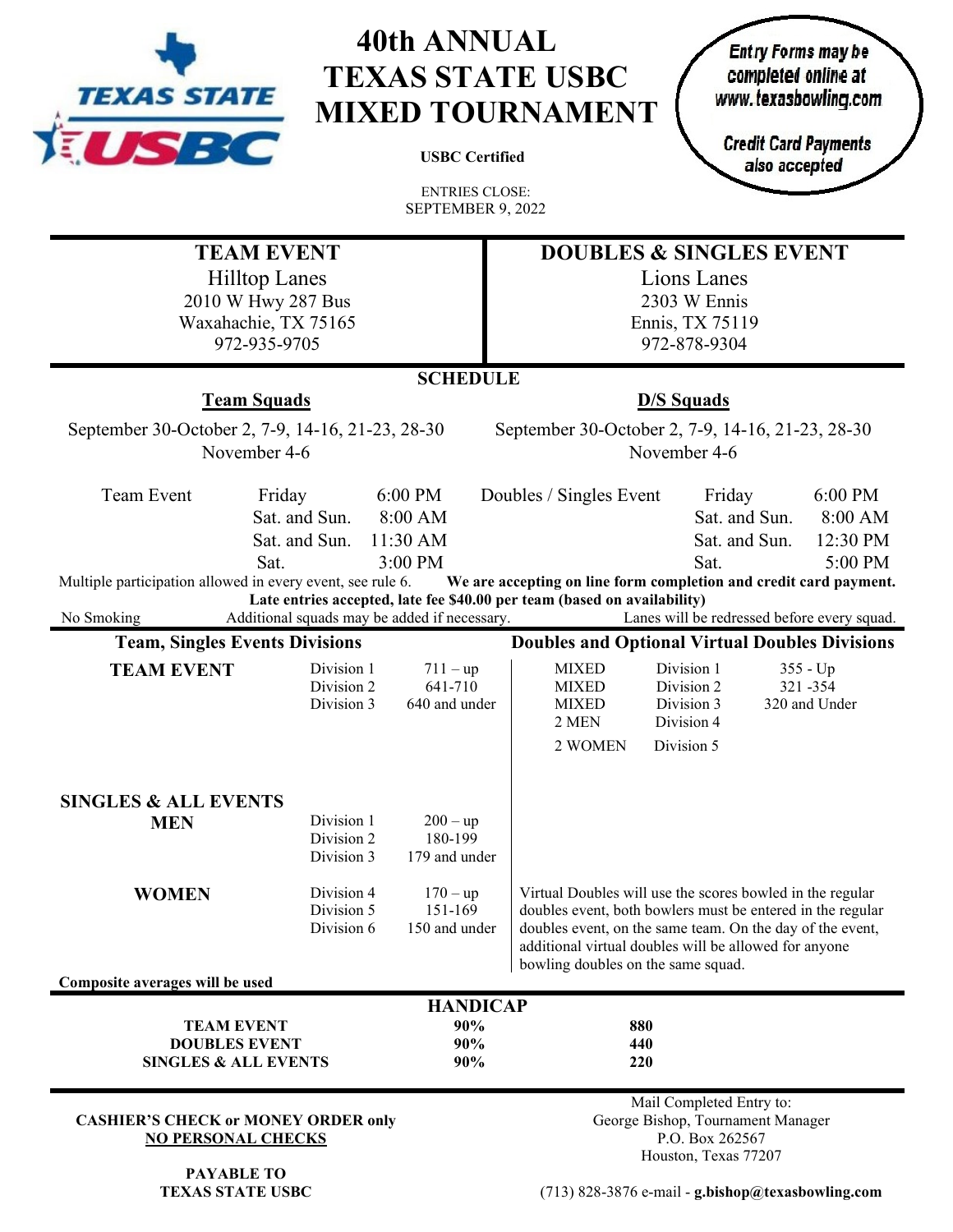## 2022 Texas State USBC Mixed Tournament Rules

- 1. Entry is open to USBC adult members who are bowling in the State of Texas only. The tournament will be certified by USBC.
- 2. The tournament will be a handicap event and will include competition in Team, Doubles and Singles Events. Bowlers competing in all three events may participate in All Events prizes by paying a fee of \$7.00 prior to entry closing date. Bowlers entering Doubles must also enter Singles and vice versa. The doubles event will be conducted first. Doubles pairs will be scheduled with 3 bowlers per lane. **Virtual Doubles – your original doubles scores will be used. Everyone may enter virtual doubles as many times as desired.**
- 3. Teams will consist of four members with at least one man and one woman on each team. Doubles will consist of two bowlers mixed in 3 divisions based on average, 2 men or 2 women. Singles and All Events will consist of two divisions — Men and Women. **Virtual Doubles can be mixed in 3 divisions based on average, 2 men or 2 women. On the day of bowling, additional virtual doubles will be available for anyone bowling regular doubles on the same squad.**
- 4. Entering average rule: Summer averages will not be accepted, unless the bowler does not have any other average. A. The highest (2020-2021) average of a single USBC league average based on a minimum of 21 games or a composite average of all USBC leagues, including leagues with less than 21 games bowled. (Composite averages will be used only if it the highest average.)
	- B. If no 2020-2021 average, contestant shall use highest 2021-2022 league average of 21 or more games in one league or composite average.
	- C. If ruling A or B does not apply, contestant shall use highest current average of 12 or more games as of date of participation in the tournament. Verification must be submitted to tournament official at time of participation, or composite.
	- D. Entrants not qualifying, under A, B or C shall bowl Scratch (220 avg).

It shall be the bowler's responsibility to verify the accuracy of his or her average whether submitted by the bowler, team captain or others. Failure to use correct average may disqualify score if submitted average is lower than actual average, thereby resulting in a lower classification or more handicap. Prize winnings shall be based on the submitted average, if it is higher than the actual average.

Corrections in averages can be made up to the completion of the first game of a series or within 48 hours after completion of the series, if the tournament manager, prior to the completion of the first game of the series, has given written consent to the bowler authorizing such extension of time to correct the average.

USBC Rule 319a (2) is in effect for 10 pins higher. USBC 319e is modified, a bowler must use the previous 24 month tournament average

- 5. USBC Rule 319d Reporting Prior Prize Winnings Will be enforced.
- 6. Multiple participation is allowed in every event. At least two players must be changed in order to place more than once in the prize list in the team event and the same two bowlers may only place once in the virtual doubles event. For the doubles event the same two bowlers may not place more than once. Any bowler entering singles or all events more than once may only place once. A bowler's highest score in each event will count toward the all events score.
- 7. Substitutes will be allowed and must be reported as early as possible to the tournament office, but not later than thirty minutes prior to the start of the squad. If substitute's average places the team, doubles and/or singles event in a different class than the original entrant, the entry will be reclassified.
- 8. All prize fees collected in an event or division of an event will be returned 100% to the participants in that event or division of the event. Prize fee will be distributed on the basis of at least one (1) cash prize for each ten (10) entries in team, doubles and singles events, and at least one (1) cash prize for each 20 entries in all events. On line entry form completion and credit card processing is available on our website, texasbowling.com.
- 9. Averages of bowlers placing in the prize money may be verified with local association manager prior to distribution of prize fund.

#### 10. **Team captains are to have their members present one-half hour before the scheduled time to bowl. Captains must present USBC membership cards for each member of the team or have proof of purchase of current membership cards.**

- 11. Tournament games cannot be re-bowled, except as authorized by the tournament manager when scores are irretrievably lost in an automatic scoring device. If all bowlers are checked in early, the squad will start early.
- 12. The Tournament Committee of the Texas State USBC Association shall have the power to hear and act on all protests arising from or under conduction of the rules of the Texas State USBC Mixed Tournament. The committee shall also decide any question not covered by the tournament rules.
- 13. All protests concerning eligibility or general playing rules must be confirmed in writing to the tournament manager before tournament prize payments are made. Errors in scoring must be reported to the tournament manager within 48 hours.

Standings will be posted weekly on the website, www.texasbowling.com